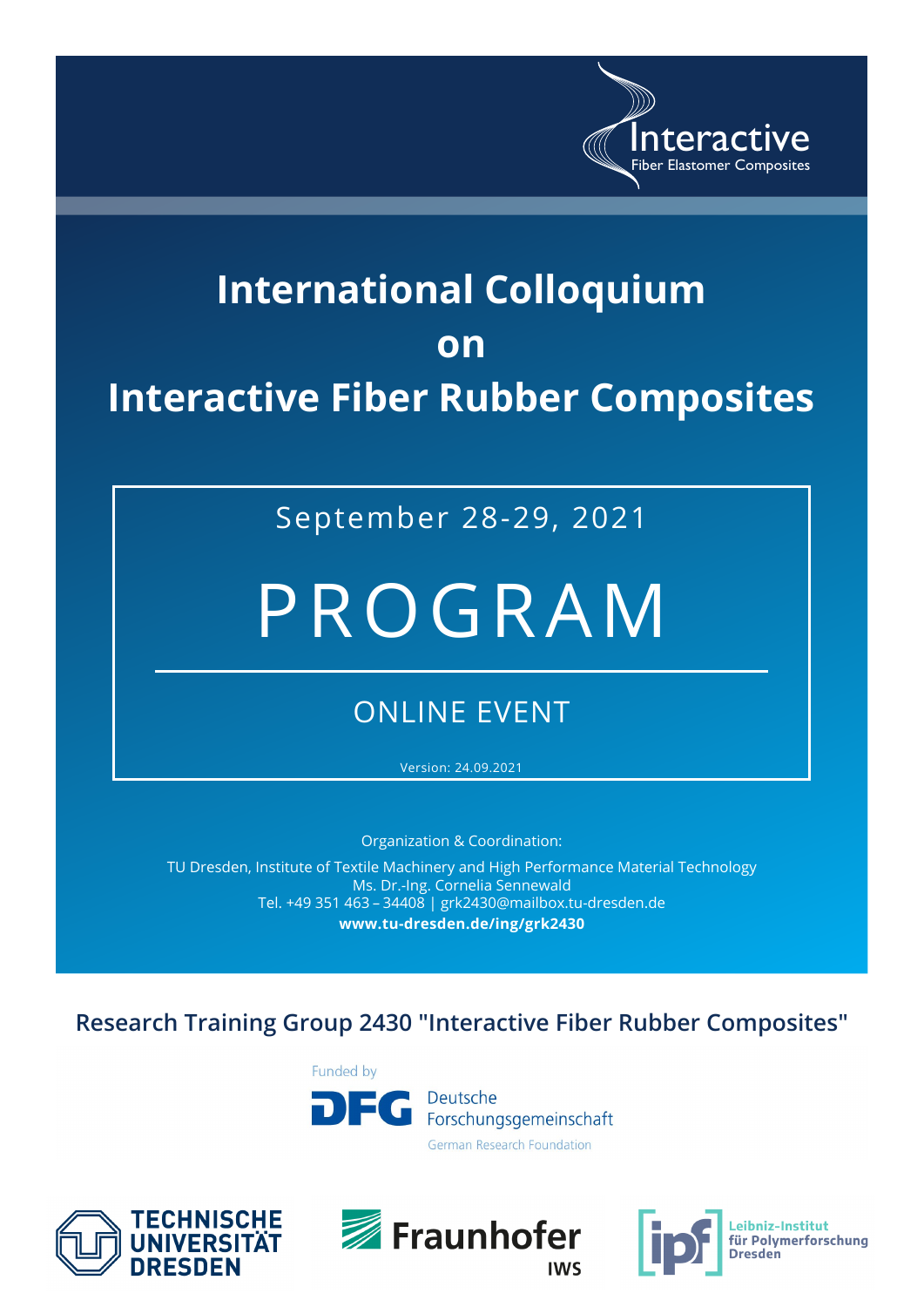## September 28<sup>th</sup>, 2021



| $09:15 - 09:30$ | <b>Welcome address</b><br>Prof. Dr. Chokri Cherif<br>TU Dresden, Institute of Textile Machinery and High Performance Material Technology, Germany                                                                    |
|-----------------|----------------------------------------------------------------------------------------------------------------------------------------------------------------------------------------------------------------------|
| $09:30 - 10:00$ | Derivation of expressions for electrical induced stress states and deformations<br>in dielectric materials<br>Dipl.-Ing. Sascha Pfeil - TU Dresden, Institute of Solid State Electronics, Germany                    |
| $10:00 - 10:30$ | Dielectric elastomer actuator (working title)<br>Prof. Dr.-Ing. Stefan Seelecke<br>Universität des Saarlandes, Germany                                                                                               |
| $10:30 - 11:00$ | Development of filamentous actuators and sensors based on DEA<br>Dipl.-Ing. Henriette Probst<br>TU Dresden, Institute of Textile Machinery and High Performance Material Technology, Germany                         |
| $11:00 - 11:30$ | <b>COFFEE BREAK &amp; NETWORKING</b>                                                                                                                                                                                 |
| $11:30 - 12:00$ | Electro-active soft actuators without using metals<br>Prof. Mitsumi Kimura<br>Shinshu University, Ueda, Japan                                                                                                        |
| $12:00 - 12:30$ | Textile integrated composites: Study on their sensoric and adaptive properties<br>M.Sc. Vikram G. Kamble<br>TU Dresden, Institute of Materials Science & Leibniz Institute of Polymer Research Dresden e.V., Germany |
| $12:30 - 13:00$ | 3D printing of magneto-active polymers<br>Dr. Anil K Bastola<br>University Nottingham, United Kingdom                                                                                                                |
| $13:00 - 13:30$ | Thermal conductivities of rubbers from molecular dynamics simulations and<br>steady-state measurements<br>M.Sc. Alexandr Vasilev<br>TU Dresden, Institute of Power Engineering, Germany                              |
| $13:30 - 15:00$ | <b>LUNCH BREAK &amp; POSTERSESSION &amp; NETWORKING</b>                                                                                                                                                              |
| $15:00 - 15:30$ | Surface modification/interface engineering as tool for controlling active compo-<br>site properties<br>Prof. Jyrki Vuorinen<br>Tampere University, Finland                                                           |
| $15:30 - 16:00$ | Mechanics and wrinkling of soft dielectric plates<br>Prof. Michel Destrade<br>National University of Ireland Galway, Ireland                                                                                         |
| $16:00 - 16:30$ | Computational modelling of thermo-electro-mechanical interactions in<br>electro-active polymers<br>M.Sc. Anas Kanan<br>TU Dresden, Institute of Structural Analysis, Germany                                         |
| $16:30 - 17:00$ | Microscopic and macroscopic instabilities in magnetorheological elastomers<br>with periodic microstructures<br>M.Sc. Elten Polukhov<br>Universität Stuttgart, Germany                                                |
| $17:00 - 18:00$ | <b>GET TOGETHER &amp; NETWORKING</b>                                                                                                                                                                                 |